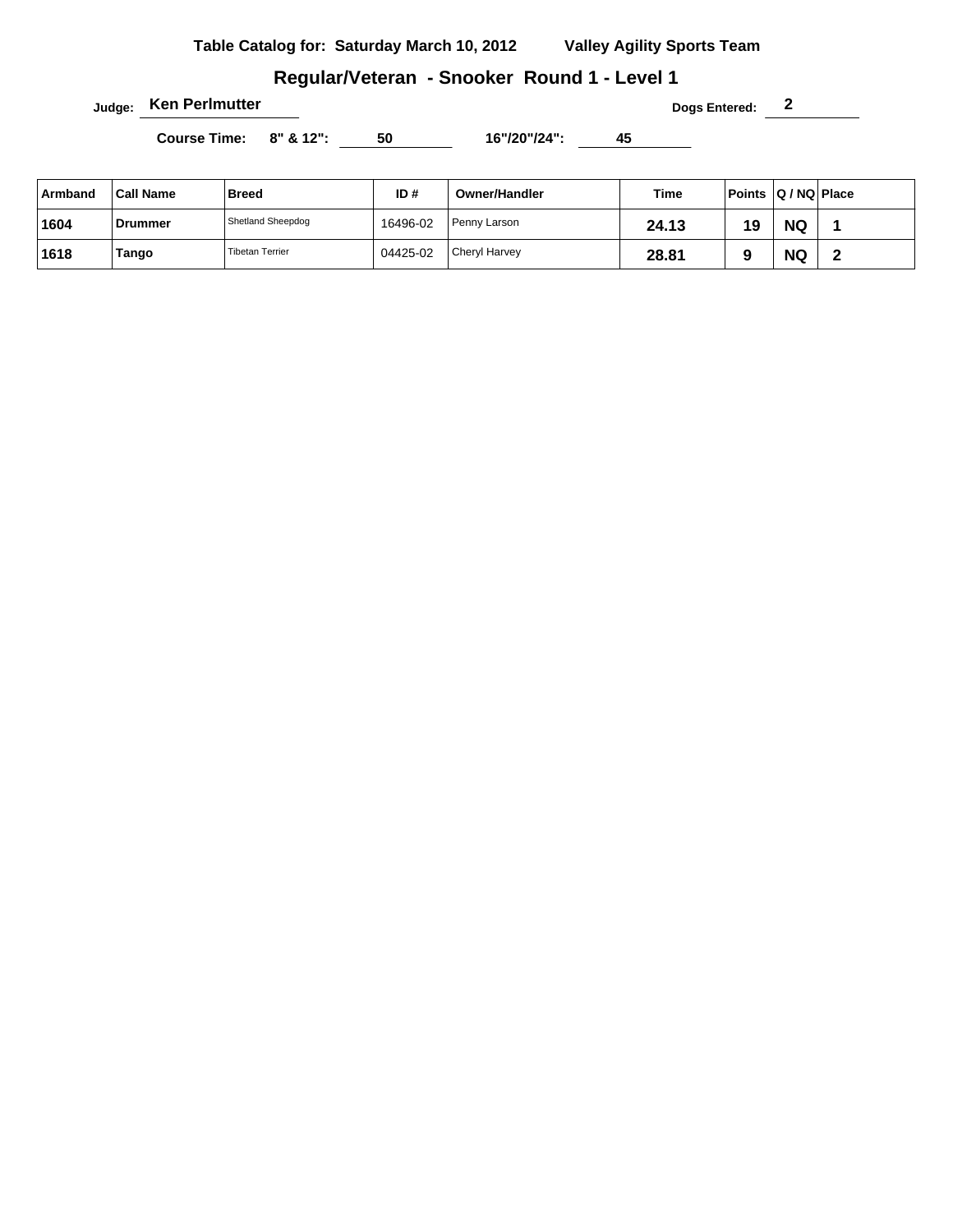**Table Catalog for: Saturday March 10, 2012 Valley Agility Sports Team**

#### **Regular/Veteran - Snooker Round 1 - Level 2**

**Judge: Ken Perlmutter COVID-100 Dogs Entered: 7** 

**Course Time: 8" & 12": 45 16"/20"/24": 40** 

| Armband | <b>Call Name</b>  | <b>Breed</b>         | ID#      | <b>Owner/Handler</b> | Time      | <b>Points</b> | Q / NQ   Place |                |
|---------|-------------------|----------------------|----------|----------------------|-----------|---------------|----------------|----------------|
| 806     | Fonzie            | Papillon             | 02179-03 | Marti Fuguay         | 11.96     | 1             | <b>NQ</b>      |                |
| 1611    | Dusty             | Shetland Sheepdog    | 12971-02 | Gail & Darrell Gomes | 38.17     | 46            | Q              |                |
| 1612    | Colton            | Australian Shepherd  | 18519-01 | Laura Noret          | 41.06     | 23            | <b>NQ</b>      | $\mathbf{2}$   |
| 1614    | Dot               | All American         | 01641-05 | Sara & Ray Rhodes    | <b>NT</b> | 40            | $\sim$         | $\blacksquare$ |
| 2002    | Kermit            | Shetland Sheepdog    | 01874-08 | Dorris Wiglesworth   | 37.42     | 39            | Q              |                |
| 2012 H  | <b>Miss Molly</b> | <b>Border Collie</b> | 10830-02 | Lisa Bradford        | 25.88     | 17            | <b>NQ</b>      | $\mathbf{2}$   |
| 2402    | Mac               | <b>Border Collie</b> | 01951-05 | Mary Van Wormer      | 60.31     | 22            | <b>NQ</b>      |                |

**Enthusiast - Snooker Round 1 - Level 2**

**Judge:** Ken Perlmutter **Dogs Entered:** 1

| ∣ Armband | <b>Call Name</b> | <b>Breed</b>  | ID#      | <b>Owner/Handler</b> | Time         | Points Q / NQ Place |  |
|-----------|------------------|---------------|----------|----------------------|--------------|---------------------|--|
| ⊺1621     | Banjo            | Border Collie | 19160-01 | Sandra Holley        | C 4<br>51.93 | . .<br>45           |  |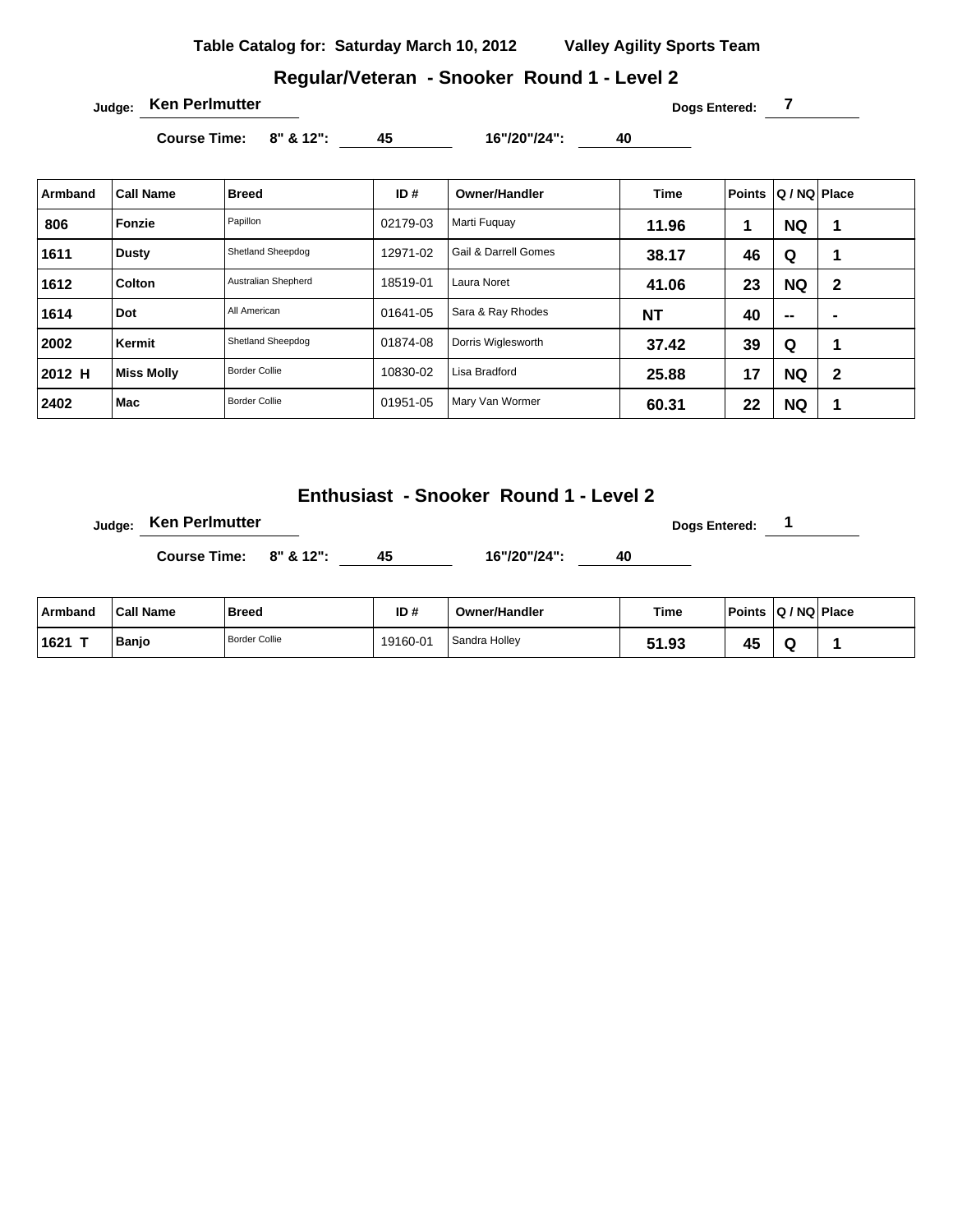# **Regular/Veteran - Snooker Round 1 - Level 3**

**Judge:** Ken Perlmutter **Dogs Entered:** 14

| <b>Armband</b> | <b>Call Name</b> | <b>Breed</b>               | ID#      | Owner/Handler            | <b>Time</b>   | <b>Points</b> | Q / NQ   Place    |                |
|----------------|------------------|----------------------------|----------|--------------------------|---------------|---------------|-------------------|----------------|
| 803            | <b>Maggie</b>    | Welsh Corgi (Pembroke)     | 04094-03 | Debra Kuykendall         | 56.78         | 32            | Q                 | 3              |
| 804            | Darby            | Welsh Corgi (Pembroke)     | 04094-04 | Debra Kuykendall         | 39.44         | 16            | <b>NQ</b>         |                |
| 807            | Ruby             | Welsh Corgi (Pembroke)     | 07900-02 | Nancy Rico               | 29.77         | 23            | <b>NQ</b>         | 4              |
| 808            | Weezer           | Corgi                      | 01951-04 | Mary Van Wormer          | 60.95         | 35            | Q                 | $\mathbf 2$    |
| 811            | William          | Welsh Corgi (Pembroke)     | 02167-02 | <b>Nell Davis</b>        | 44.11         | 49            | Q                 | 1              |
| 1617           | Calli            | <b>Australian Shepherd</b> | 17392-01 | Linda Groesbeck          | <b>ABSENT</b> | 0             | $-$               | $\blacksquare$ |
| 2007           | Paige            | McNab                      | 14401-03 | <b>Beth Miller</b>       | 32.22         | 48            | Q                 | 1              |
| 2008           | Mimi             | <b>Australian Shepherd</b> | 17364-02 | Lorraine Cirinelli       | 48.18         | 43            | Q                 | 2              |
| 2010           | <b>Elsa</b>      | Poodle (Standard)          | 18270-01 | Erin McCluskey           | 58.74         | 25            | <b>NQ</b>         | 3              |
| 2017           | Zoe              | <b>Australian Shepherd</b> | 06301-02 | Pamela Jo Anderson       | <b>ABSENT</b> | 0             | $-$               | $\blacksquare$ |
| 2022 V         | Will             | Australian Shepherd        | 17364-01 | Lorraine Cirinelli       | <b>NT</b>     | 0             | $\hspace{0.05cm}$ | $\blacksquare$ |
| 2029 V         | <b>Justice</b>   | <b>Border Collie</b>       | 15062-01 | Deirdre McGrath          | <b>NT</b>     | 0             | $\sim$            | $\blacksquare$ |
| 2401           | <b>Bess</b>      | <b>Border Collie</b>       | 09650-02 | Gailanne Molver          | 43.85         | 36            | Q                 | 1              |
| 2406 V         | Fritz            | <b>Giant Schnauzer</b>     | 06063-01 | Jennifer & Paul Mangelos | 52.67         | 22            | <b>NQ</b>         | 2              |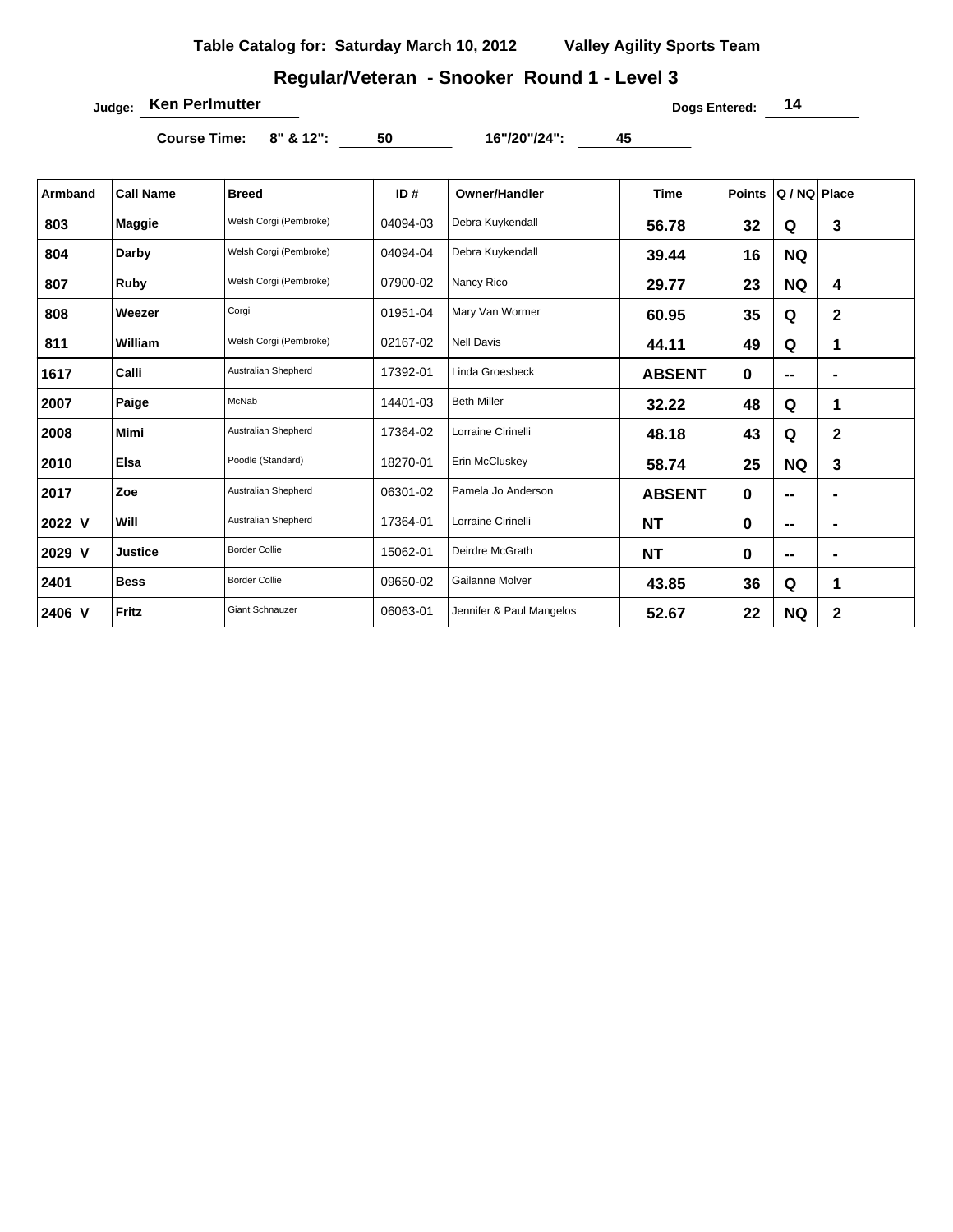**Table Catalog for: Saturday March 10, 2012 Valley Agility Sports Team**

**Regular/Veteran - Snooker Round 1 - Level 4**

**Course Time: 8" & 12": 50 16"/20"/24": 45** 

| Armband | <b>Call Name</b> | <b>Breed</b>            | ID#      | Owner/Handler | Time  | Points Q / NQ Place |           |   |
|---------|------------------|-------------------------|----------|---------------|-------|---------------------|-----------|---|
| 1603    | <b>Nick</b>      | Shetland Sheepdog       | 16496-01 | Penny Larson  | 36.49 | 18                  | <b>NQ</b> | ◠ |
| 1605    | Gemma            | <b>English Shepherd</b> | 15027-02 | Toni Duralski | 40.80 | 50                  | w         |   |

## **Enthusiast - Snooker Round 1 - Level 4**

**Judge: Ken Perlmutter Dogs Entered: 2** 

Course Time: 8" & 12": 50 16"/20"/24": 45

| Armband | <b>Call Name</b> | <b>Breed</b>  | ID#      | <b>Owner/Handler</b> | Time  | <b>Points</b> | $ Q/NQ $ Place |  |
|---------|------------------|---------------|----------|----------------------|-------|---------------|----------------|--|
| 810 1   | Mia              | Chihuahua     | 04420-02 | Veronica Adrover     | 62.96 | -21<br>ا ت    | w              |  |
| 2404    | <b>Snitch</b>    | Saint Bernard | 15394-01 | Jann Hayes           | 56.36 | 28            | <b>NQ</b>      |  |

**Judge: Ken Perlmutter Dogs Entered: 2**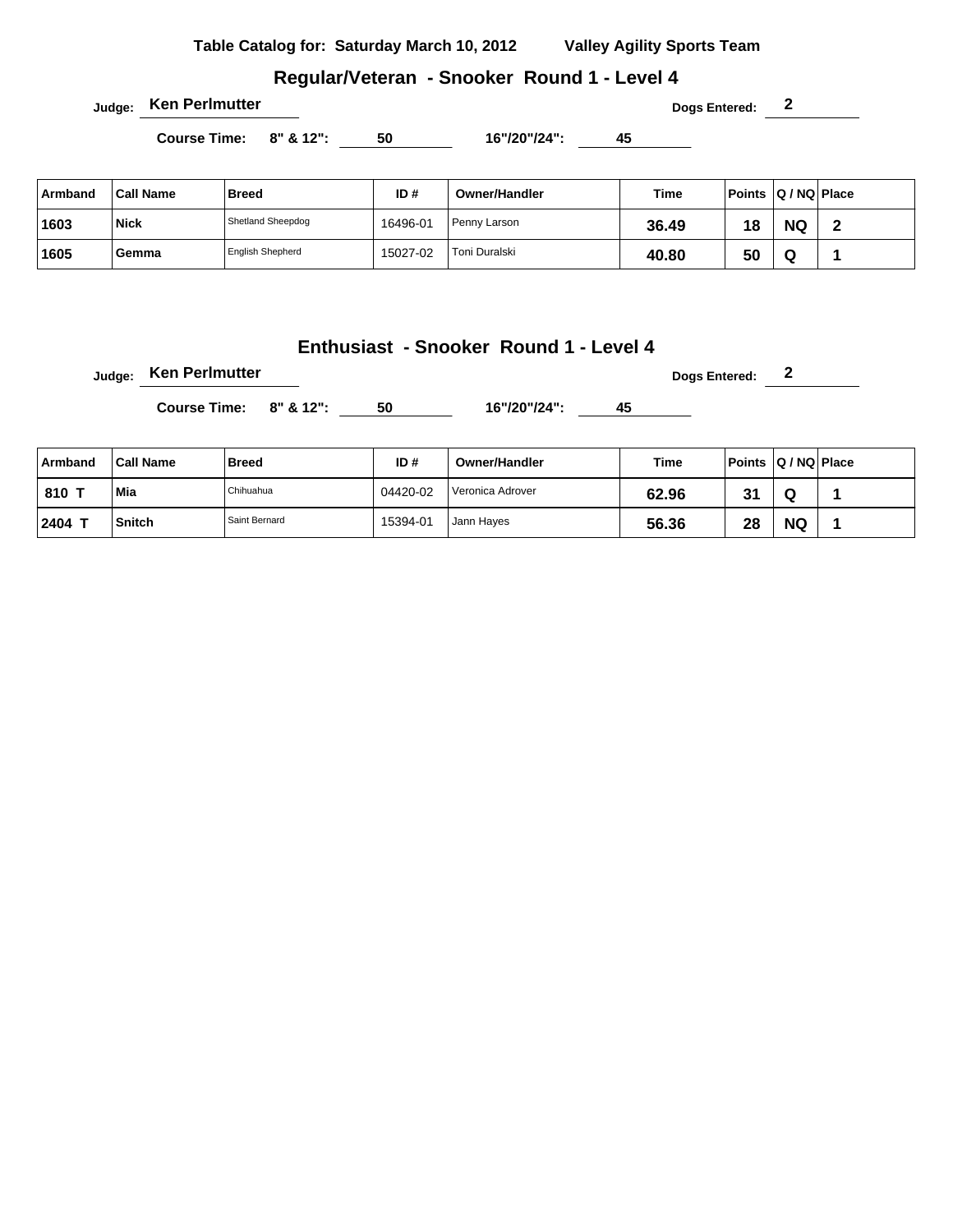**Table Catalog for: Saturday March 10, 2012 Valley Agility Sports Team**

#### **Regular/Veteran - Snooker Round 1 - Level 5**

**Judge: Ken Perlmutter 8** 

**Course Time: 8" & 12": 50 16"/20"/24": 45** 

| Armband | <b>Call Name</b> | <b>Breed</b>         | ID#      | <b>Owner/Handler</b>   | <b>Time</b> | <b>Points</b> | Q / NQ Place |   |
|---------|------------------|----------------------|----------|------------------------|-------------|---------------|--------------|---|
| 805     | Poppy            | All American         | 06928-04 | Lisa White             | 49.38       | 40            | Q            |   |
| 1601    | Reva             | Australian Shepherd  | 05925-04 | <b>Cherie Gessford</b> | 53.20       | 31            | <b>NQ</b>    | 2 |
| 1602    | Zuma             | Australian Shepherd  | 01874-06 | Dorris Wiglesworth     | 48.60       | 32            | Q            |   |
| 1610    | Indy             | Poodle (Standard)    | 02319-03 | Monika Knutson         | 25.27       | 17            | <b>NQ</b>    | 3 |
| 2011    | Gypsy            | All American         | 15077-01 | Karen Stark            | 45.15       | 44            | Q            |   |
| 2024 V  | Darby            | Labrador Retriever   | 03303-01 | Debbie McVay           | 48.39       | 40            | Q            | 2 |
| 2006    | Quik             | <b>Border Collie</b> | 01922-03 | Carlene Chandler       | 37.62       | 15            | <b>NQ</b>    | 2 |
| 2403    | <b>Bette</b>     | <b>Border Collie</b> | 01951-03 | Mary Van Wormer        | 63.25       | 21            | <b>NQ</b>    | 1 |

# **Enthusiast - Snooker Round 1 - Level 5**

**Judge: Ken Perlmutter Constant Constant Constant Constant Constant Constant Constant Constant Constant Constant Constant Constant Constant Constant Constant Constant Constant Constant Constant Constant Constant Consta** 

| ⊺Armband | <sup>∖</sup> Call Name | <b>Breed</b>     | ID#      | <b>Owner/Handler</b> | <b>Time</b> | <b>Points</b> | $ Q/NQ $ Place |  |
|----------|------------------------|------------------|----------|----------------------|-------------|---------------|----------------|--|
| 2028     | Tally                  | Belgian Tervuren | 02333-02 | Nancy Smith          | 57.52       | 24            | <b>NG</b>      |  |